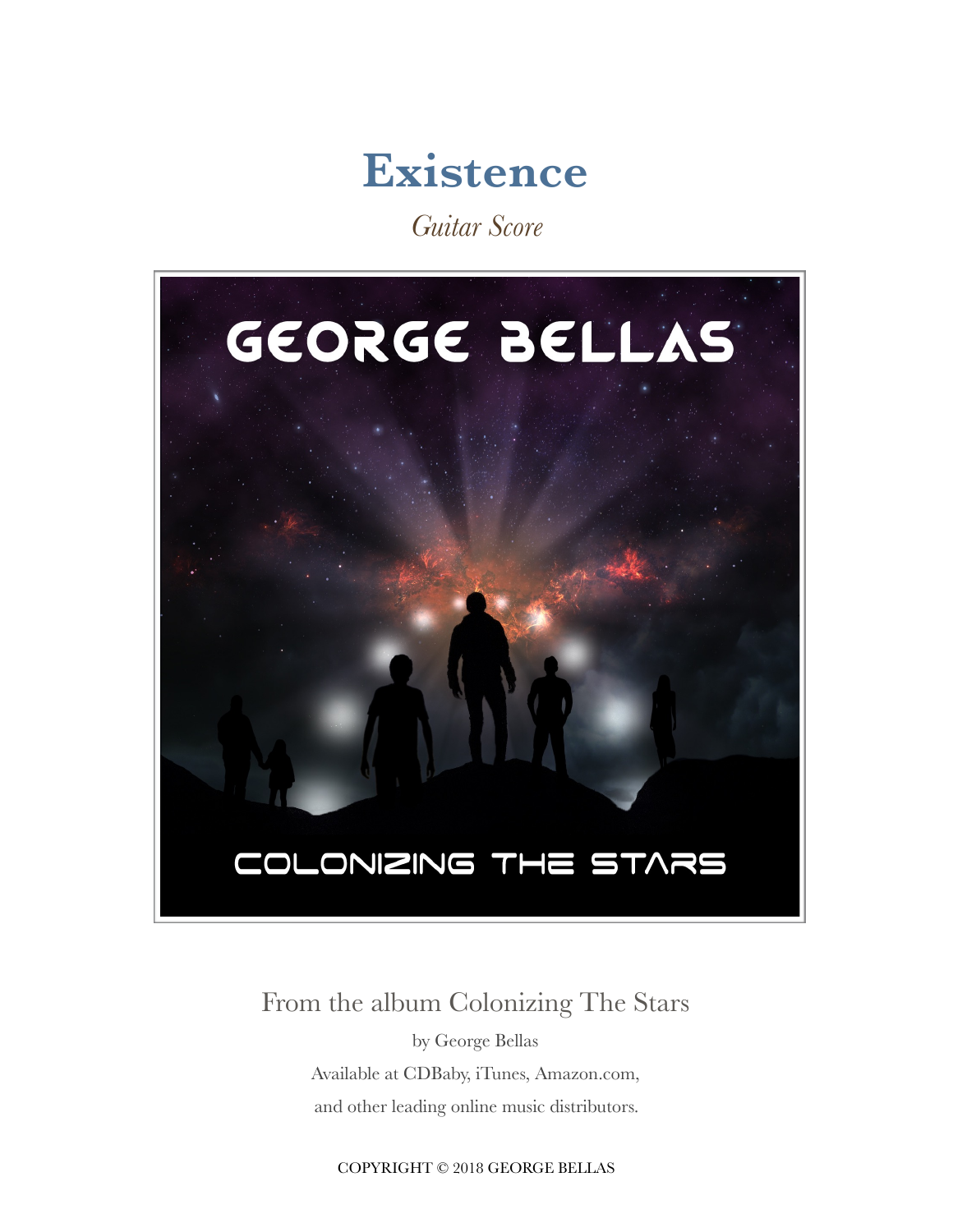# **Existence**

*Guitar Score*

### Transcription Notes

Existence is the ninth composition on the 2018 album "Colonizing The Stars" by George Bellas. Several modern compositional devices were used throughout this composition, including numerous odd-meters, non-tertian harmony, symmetrical scales and more.

This composition is a Rondo which begins with a guitar figure in 10/8 that has staccato chord accents on top executed with percussion and choir. Split-note chords accompany the entrance of the entire ensemble. The introduction ends with a unison scalar run in 6/8 between the guitar, bass, and orchestral strings.

The main theme of Section A commences in 10/8 using slow-moving longer note values that is performed by the guitar, strings and choir while the bass guitar continues with the pivot-note based ostinato figure in phrase two. Section A ends with a two bar transition that leads into the following section.

Section B is in 17/8 and based on several non-tertian harmonies and single note lines that weave around the chords. This section ends with a short guitar improvisation and then a four-bar transition in 9/8 that leads back to Section A.

After Section A repeats with orchestral modification, Section C is introduced in 11/8 and is primarily based on syncopated modern harmonies along with a short four-bar improvisation. A transition in 9/8 follows that leads back into a further modified Section A.

Section A returns with a heavily modified guitar figure during phrase one while the vocal melody is performed on top of the new eighth-note guitar figure.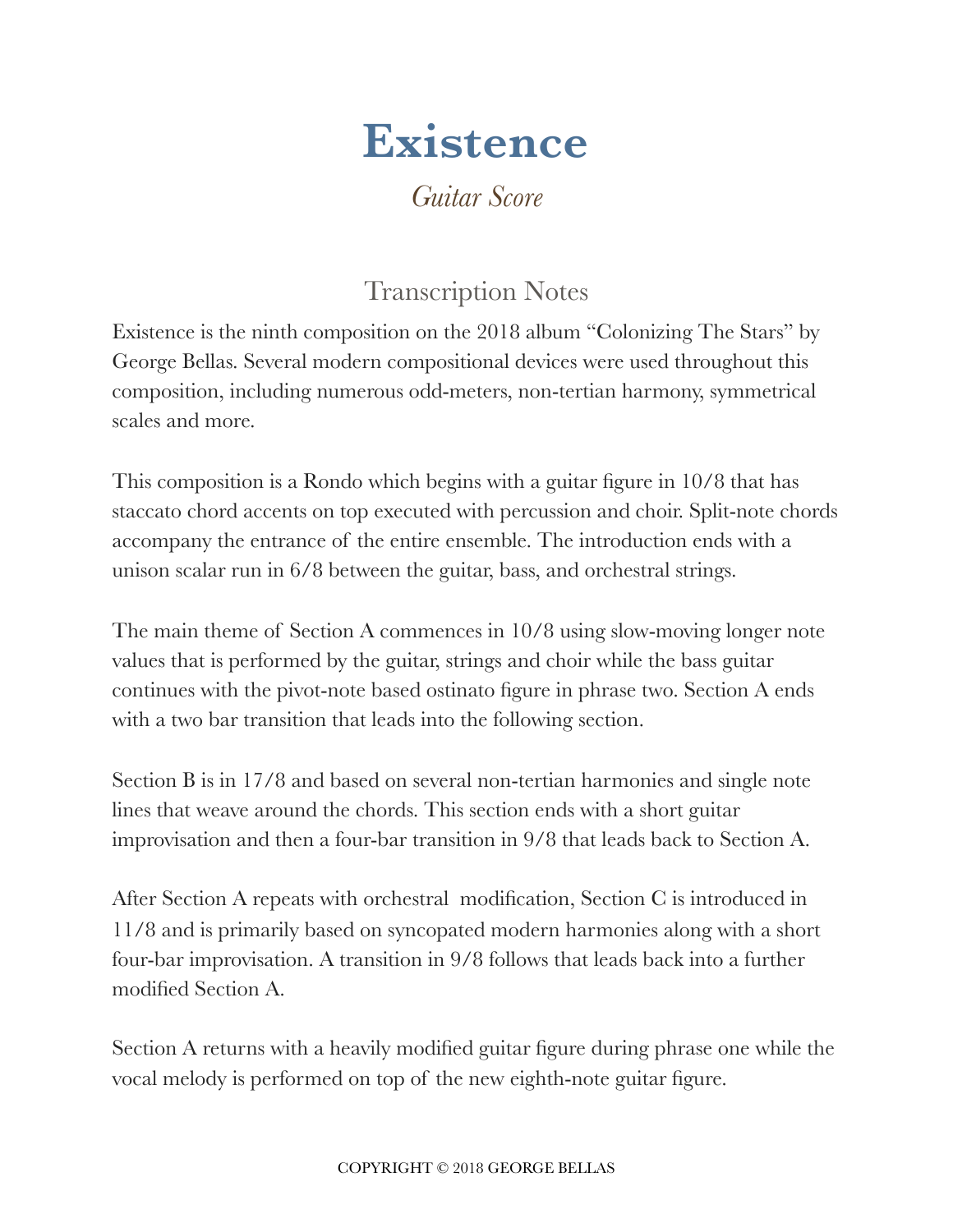After Section B returns for the final time, Section A returns for its final time with another heavily modified guitar figure during phrase one.

The transition that follows the final Section A leads into the Cadenza which is performed by the guitar. The Cadenza in a typical fashion ends with a trill just prior to the Coda.

The Coda is filled with a fury of single notes lines and symmetrical harmonies and comes to an end with a ritardando descending line leading into the final cadence.

The final Cadence contains dissonant tones that are used in place of traditional dominant figures which then resolve into the final consonant chord. The final vocal melody is a mirror image of the first vocal melody heard on the album.

#### About The Album

The album "Colonizing The Stars" by George Bellas contains nine epic compositions in a futuristic style with a palette of lyrically-flowing melodies, otherworldly harmonizations, and inventive rhythms all sounding through a barrage of guitar, bass, drums, choirs, and orchestral instrumentation.

Inspired by modern and futuristic scenarios of humankind's existence alongside artificial intelligence and the need to colonize the stars in order to prevent the extinction of the human race.



COPYRIGHT © 2018 GEORGE BELLAS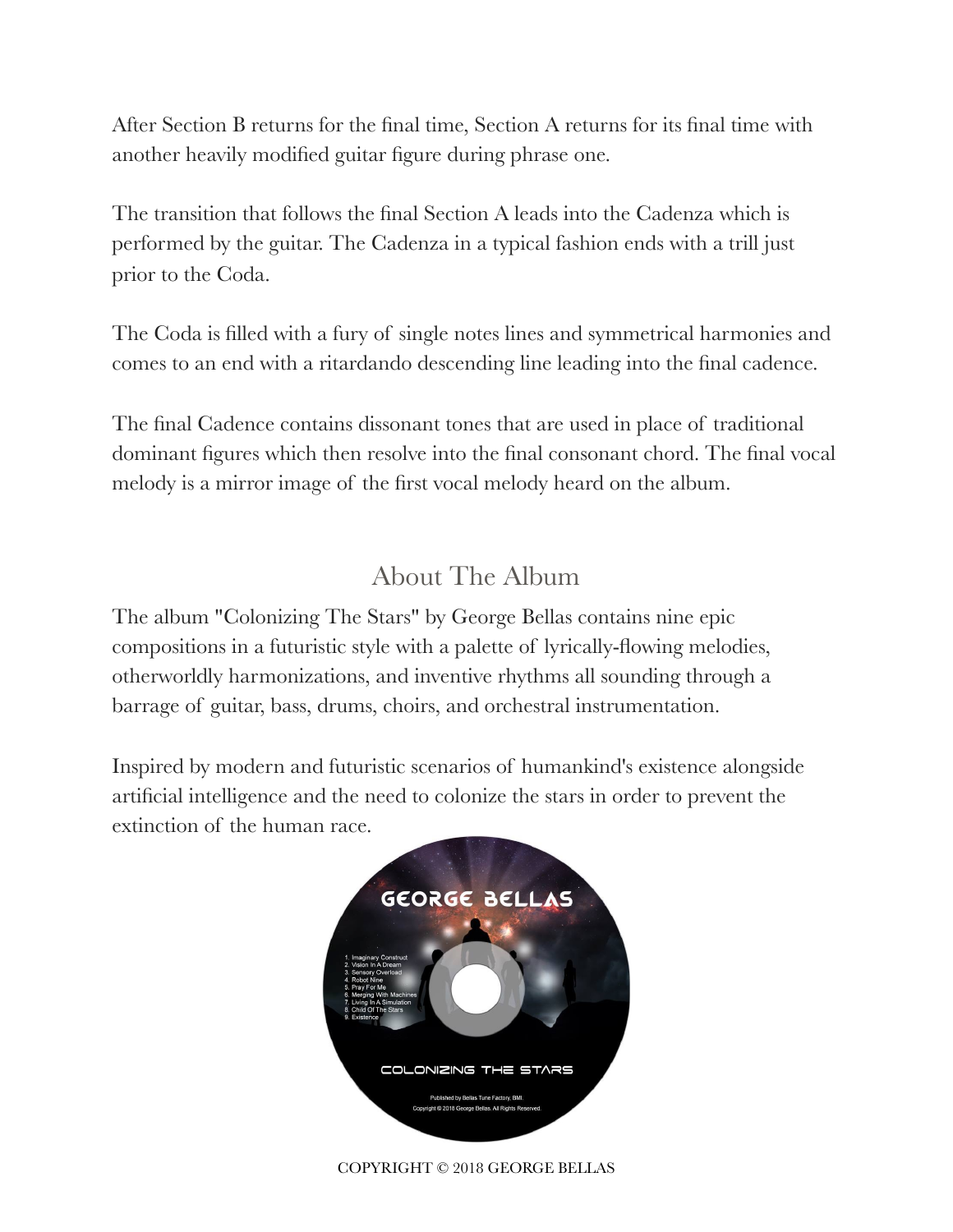Composed by George Bellas

#### Existence

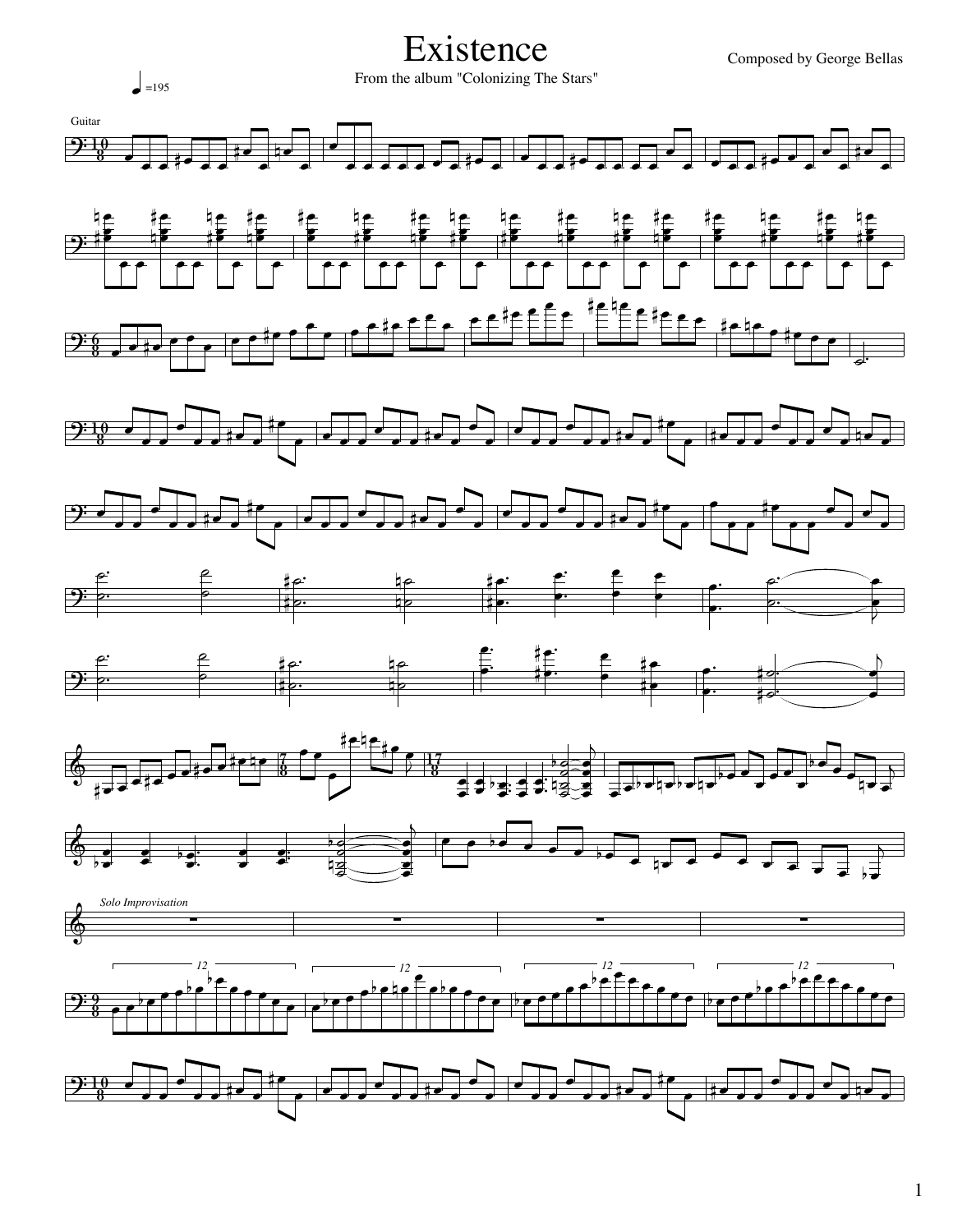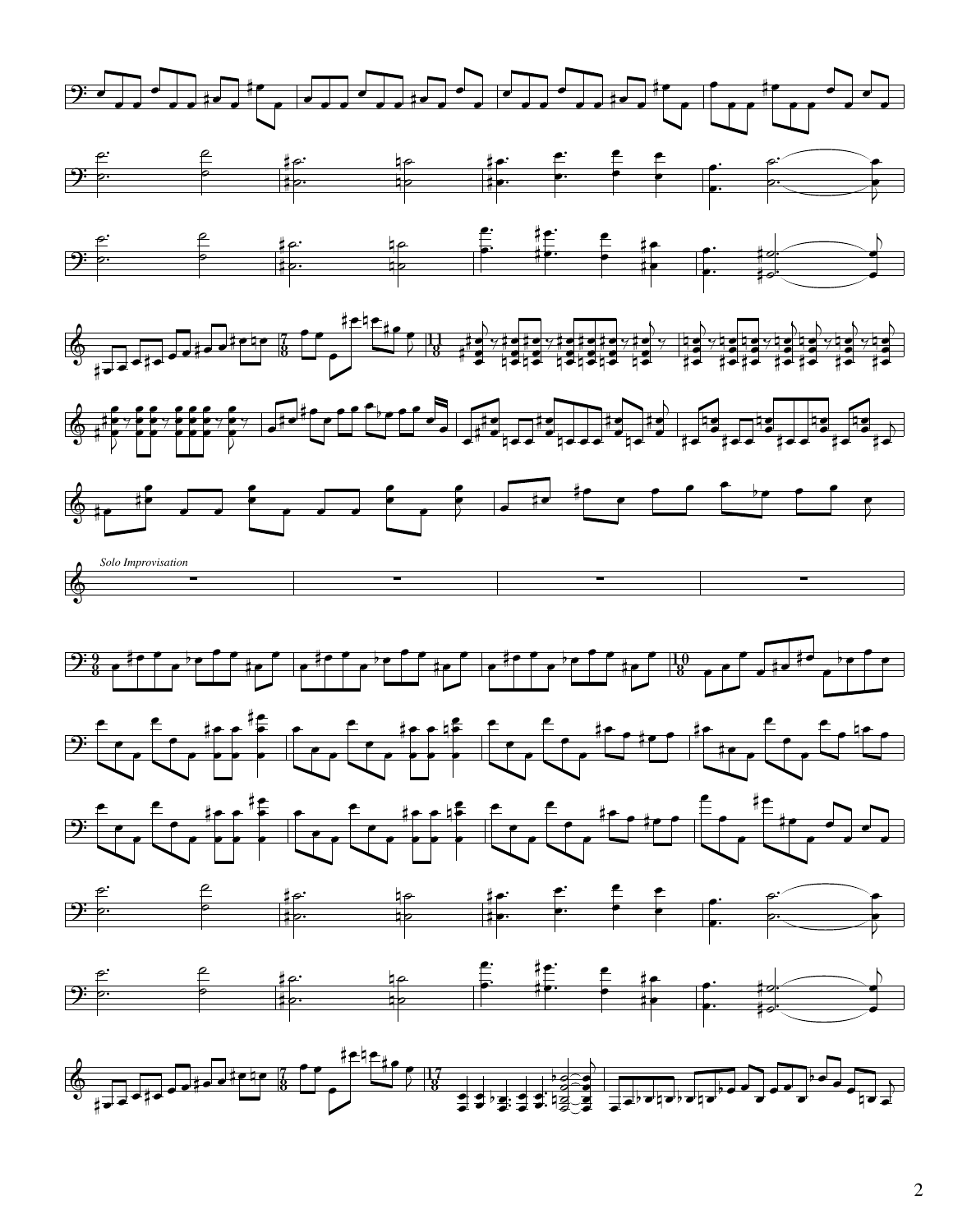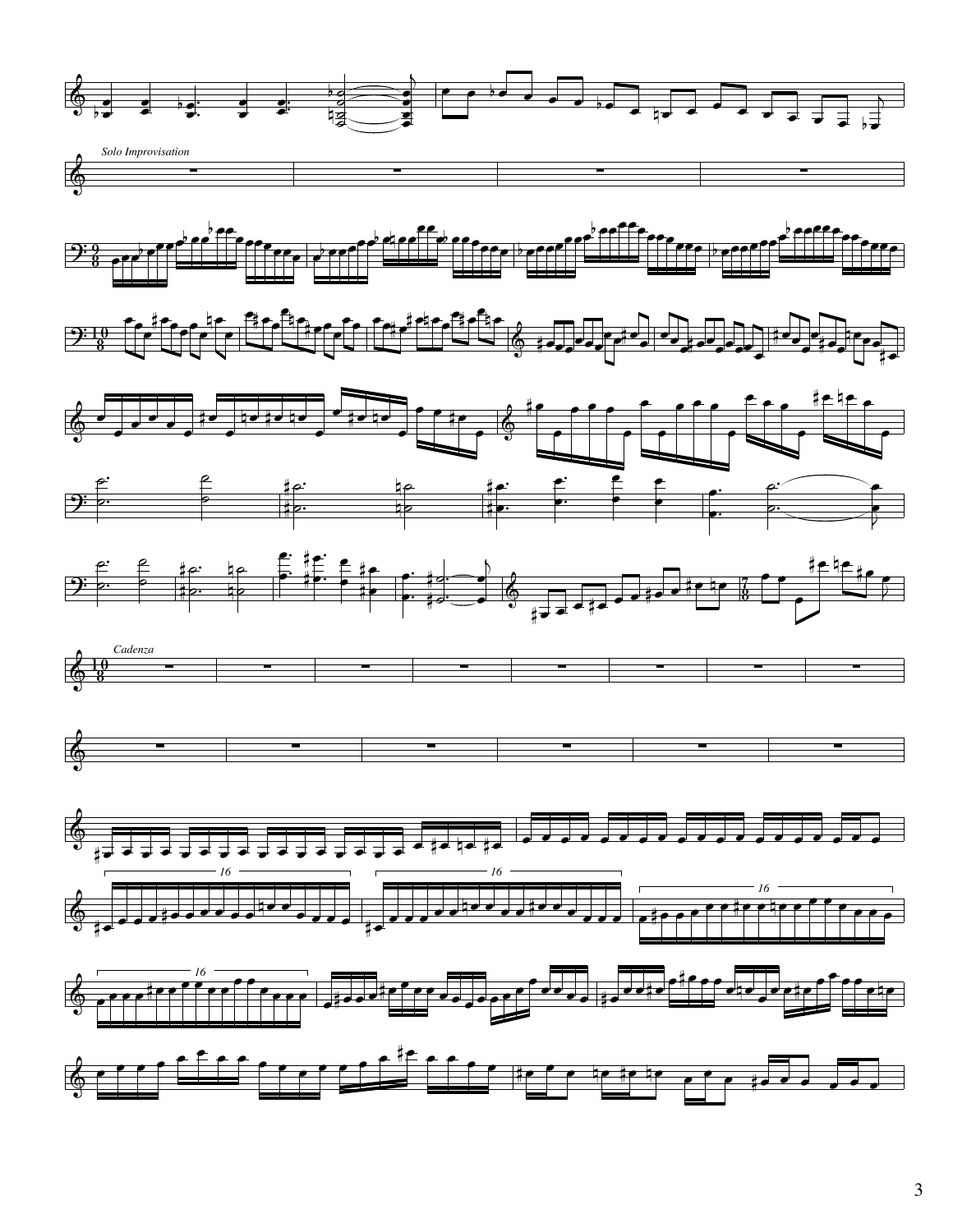